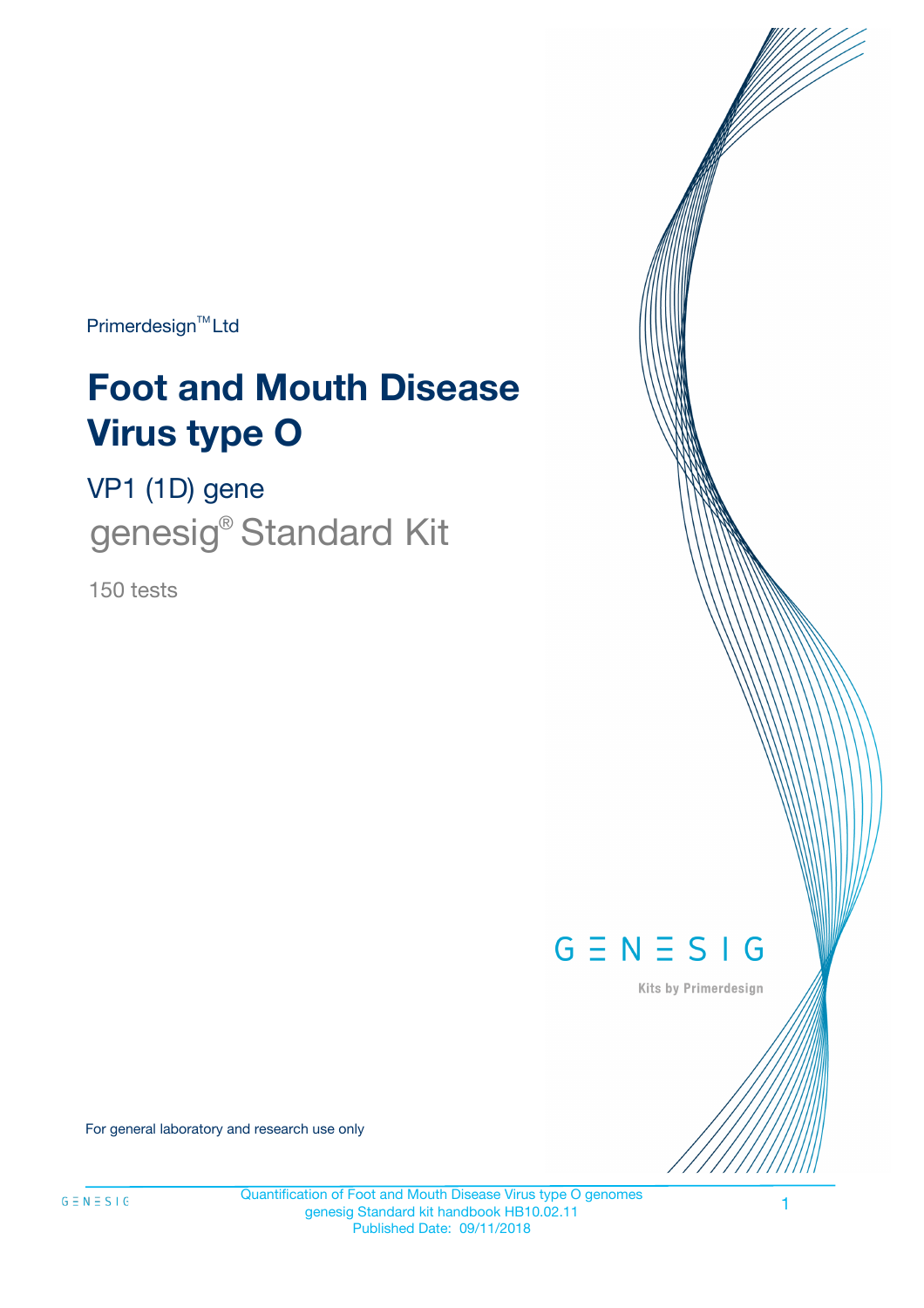# Introduction to Foot and Mouth Disease Virus type O

Foot-and-mouth disease, FMD or hoof-and-mouth disease (Aphtae epizooticae) is a highly contagious and sometimes fatal viral disease of cloven-hoofed animals, including domestic animals such as cattle, water buffalo, sheep, goats and pigs, as well as antelope, bison and other wild bovids, and deer. The disease is characterised by the appearance of vesicles on the feet and mouth. Humans are very rarely affected by the virus.

Foot and Mouth disease virus is the prototypic member of the Aphthovirus genus in the Picornaviridae family. This picornavirus is the etiological agent of the acute systemic vesicular disease that affects cattle and other animals worldwide. It is a highly variable and transmissible virus. Foot and mouth disease is the most economically important viral disease which infects domesticated livestock throughout the globe. FMD is endemic in much of Africa, Asia and South America.

The virus itself is a single-stranded positive-sense RNA virus approximately 8.4kb in length.

There are seven antigenically distinct FMD serotypes: O, A, C, SAT-1, SAT-2, SAT-3, and Asia-1. These serotypes show some regionality, and the O serotype is most common. O and A are the most widely distributed, type C has not been detected since 2004 and although Asia-1 was first isolated in Greece – as the name suggests it is usually found in Asia. The SAT (South African Territories) serotypes are most commonly found in sub-Saharan Africa.

In areas where the virus is endemic identifying the serotype of the virus strain is important for vaccine selection, containing the outbreak and tracing its progress/source.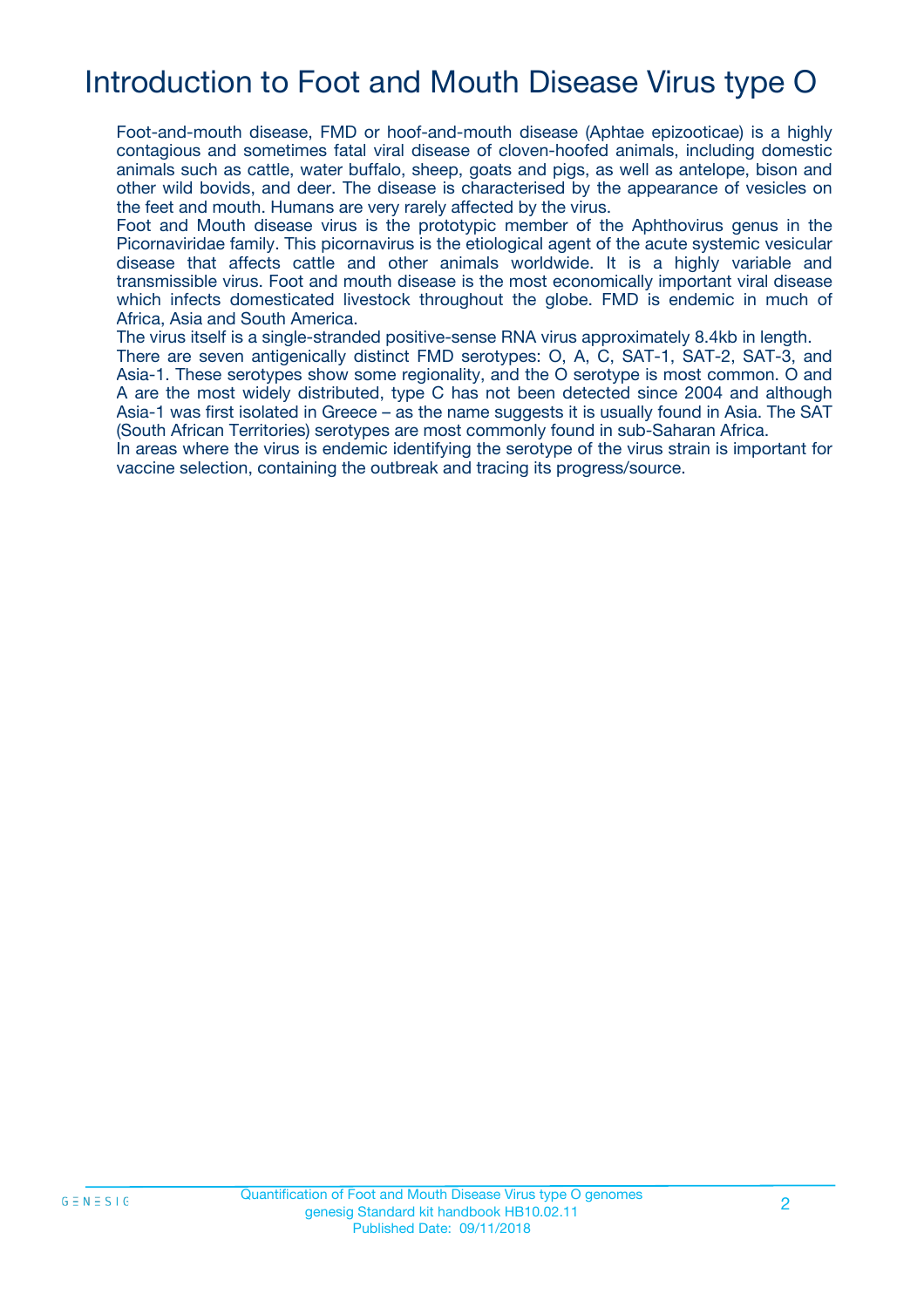# **Specificity**

The Primerdesign genesig Kit for Foot and Mouth Disease Virus type O (FMDV-O) genomes is designed for the in vitro quantification of FMDV-O genomes. The kit is designed to have a broad detection profile. Specifically, the primers represent 100% homology with over 95% of the NCBI database reference sequences available at the time of design.

The dynamics of genetic variation means that new sequence information may become available after the initial design. Primerdesign periodically reviews the detection profiles of our kits and when required releases new versions.

The design for this FMDV assay is based on the following paper:

Reid, S., Mioulet, V., Knowles, N., Shirazi, N., Belsham, G. and King, D. (2014). Development of tailored real-time RT-PCR assays for the detection and differentiation of serotype O, A and Asia-1 foot-and-mouth disease virus lineages circulating in the Middle East. Journal of Virological Methods, 207, pp.146-153.

The assay is not predicted to detect FMDV strains of other serotypes based on specificity testing outlined in the paper. The kit is expected to detect clinically significant strains of the viral serotype circulating in the Middle East at the time of paper publication.

If you require further information, or have a specific question about the detection profile of this kit then please send an e.mail to enquiry@primerdesign.co.uk and our bioinformatics team will answer your question.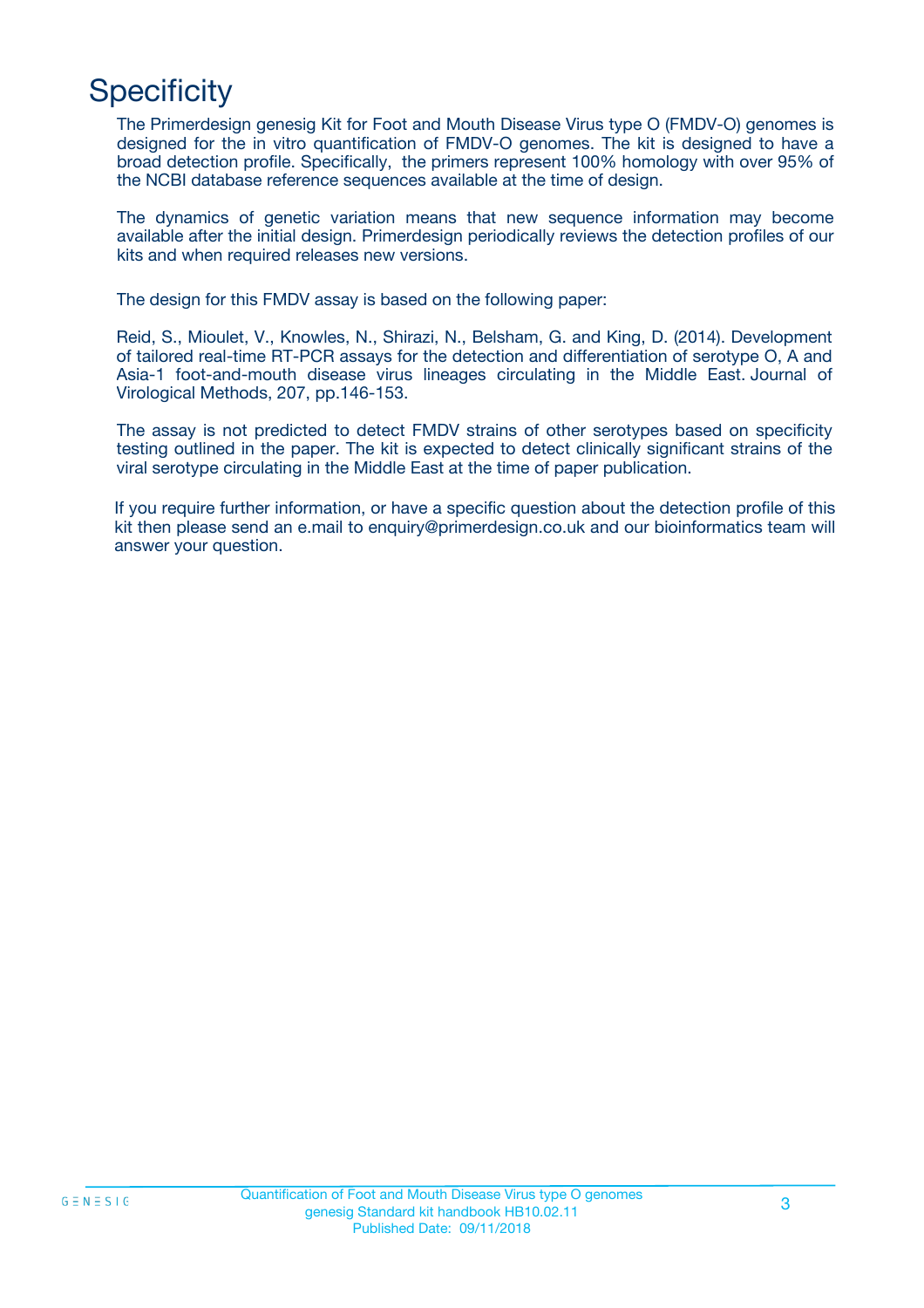### Kit contents

- **FMDV-O specific primer/probe mix (150 reactions BROWN)** FAM labelled
- **FMDV-O positive control template (for Standard curve RED)**
- **RNase/DNase free water (WHITE)** for resuspension of primer/probe mixes
- **Template preparation buffer (YELLOW)** for resuspension of positive control template and standard curve preparation

### **Reagents and equipment to be supplied by the user**

#### **Real-time PCR Instrument**

#### **Extraction kit**

This kit is recommended for use with genesig Easy DNA/RNA Extraction kit. However, it is designed to work well with all processes that yield high quality RNA and DNA with minimal PCR inhibitors.

**oasigTM lyophilised OneStep or Precision**®**PLUS OneStep 2X RT-qPCR Master Mix** Contains complete OneStep RT-qPCR master mix

**Pipettors and Tips**

**Vortex and centrifuge**

**Thin walled 1.5 ml PCR reaction tubes**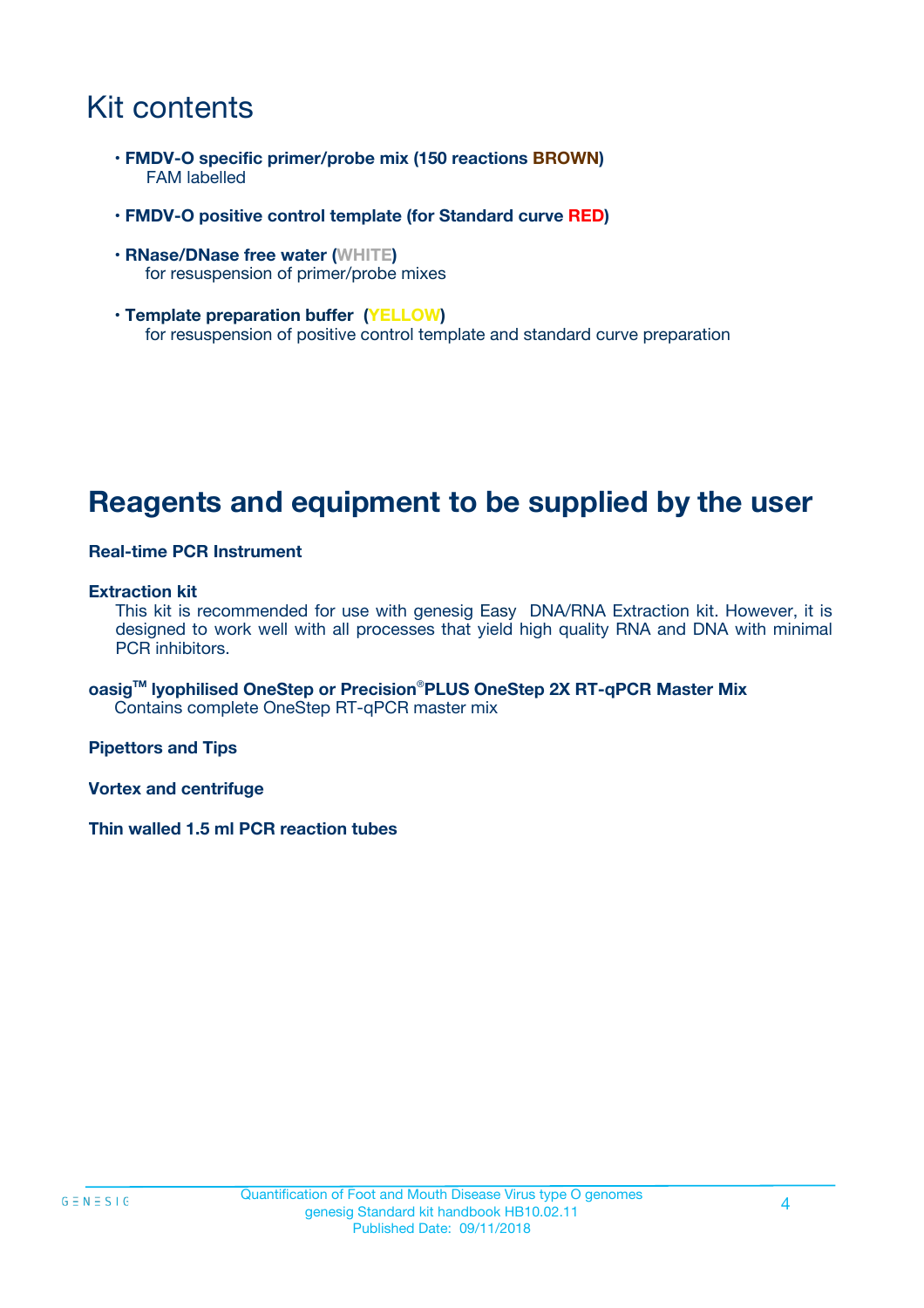### Kit storage and stability

This kit is stable at room temperature but should be stored at -20ºC on arrival. Once the lyophilised components have been resuspended they should not be exposed to temperatures above -20°C for longer than 30 minutes at a time and unnecessary repeated freeze/thawing should be avoided. The kit is stable for six months from the date of resuspension under these circumstances.

If a standard curve dilution series is prepared this can be stored frozen for an extended period. If you see any degradation in this serial dilution a fresh standard curve can be prepared from the positive control.

Primerdesign does not recommend using the kit after the expiry date stated on the pack.

### Suitable sample material

All kinds of sample material suited for PCR amplification can be used. Please ensure the samples are suitable in terms of purity, concentration, and RNA/DNA integrity. Always run at least one negative control with the samples. To prepare a negative-control, replace the template RNA sample with RNase/DNase free water.

### Dynamic range of test

Under optimal PCR conditions genesig FMDV-O detection kits have very high priming efficiencies of >95% and can detect less than 100 copies of target template.

### Notices and disclaimers

This product is developed, designed and sold for research purposes only. It is not intended for human diagnostic or drug purposes or to be administered to humans unless clearly expressed for that purpose by the Food and Drug Administration in the USA or the appropriate regulatory authorities in the country of use. During the warranty period Primerdesign genesig detection kits allow precise and reproducible data recovery combined with excellent sensitivity. For data obtained by violation to the general GLP guidelines and the manufacturer's recommendations the right to claim under guarantee is expired. PCR is a proprietary technology covered by several US and foreign patents. These patents are owned by Roche Molecular Systems Inc. and have been sub-licensed by PE Corporation in certain fields. Depending on your specific application you may need a license from Roche or PE to practice PCR. Additional information on purchasing licenses to practice the PCR process may be obtained by contacting the Director of Licensing at Roche Molecular Systems, 1145 Atlantic Avenue, Alameda, CA 94501 or Applied Biosystems business group of the Applera Corporation, 850 Lincoln Centre Drive, Foster City, CA 94404. In addition, the 5' nuclease assay and other homogeneous amplification methods used in connection with the PCR process may be covered by U.S. Patents 5,210,015 and 5,487,972, owned by Roche Molecular Systems, Inc, and by U.S. Patent 5,538,848, owned by The Perkin-Elmer Corporation.

### Trademarks

Primerdesign™ is a trademark of Primerdesign Ltd.

genesig $^\circledR$  is a registered trademark of Primerdesign Ltd.

The PCR process is covered by US Patents 4,683,195, and 4,683,202 and foreign equivalents owned by Hoffmann-La Roche AG. BI, ABI PRISM® GeneAmp® and MicroAmp® are registered trademarks of the Applera Genomics (Applied Biosystems Corporation). BIOMEK® is a registered trademark of Beckman Instruments, Inc.; iCycler™ is a registered trademark of Bio-Rad Laboratories, Rotor-Gene is a trademark of Corbett Research. LightCycler™ is a registered trademark of the Idaho Technology Inc. GeneAmp®, TaqMan® and AmpliTaqGold® are registered trademarks of Roche Molecular Systems, Inc., The purchase of the Primerdesign™ reagents cannot be construed as an authorization or implicit license to practice PCR under any patents held by Hoffmann-LaRoche Inc.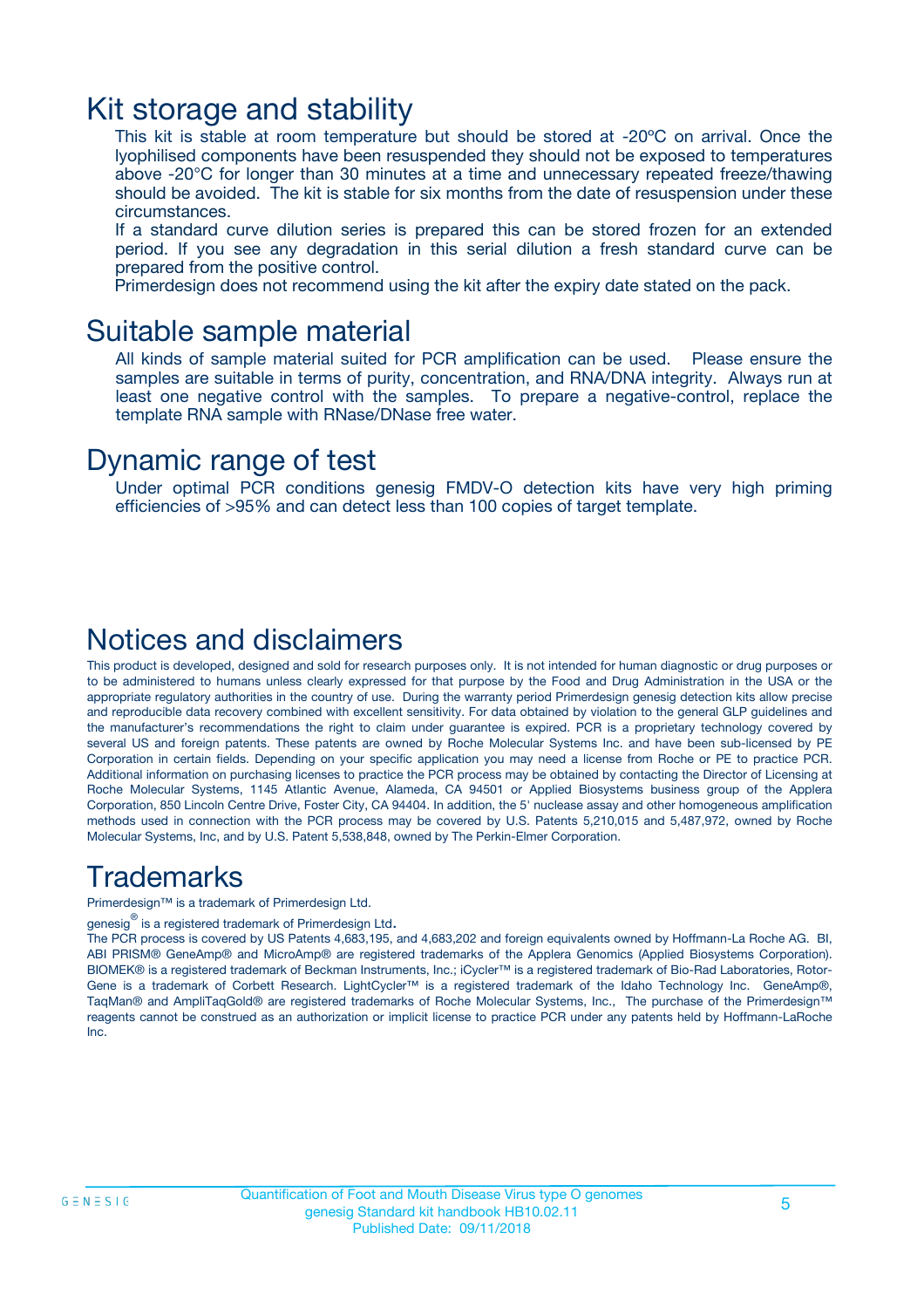### Principles of the test

#### **Real-time PCR**

A FMDV-O specific primer and probe mix is provided and this can be detected through the FAM channel.

The primer and probe mix provided exploits the so-called TaqMan® principle. During PCR amplification, forward and reverse primers hybridize to the FMDV-O cDNA. A fluorogenic probe is included in the same reaction mixture which consists of a DNA probe labeled with a 5`-dye and a 3`-quencher. During PCR amplification, the probe is cleaved and the reporter dye and quencher are separated. The resulting increase in fluorescence can be detected on a range of qPCR platforms.

#### **Positive control**

For copy number determination and as a positive control for the PCR set up, the kit contains a positive control template. This can be used to generate a standard curve of FMDV-O copy number / Cq value. Alternatively the positive control can be used at a single dilution where full quantitative analysis of the samples is not required. Each time the kit is used, at least one positive control reaction must be included in the run. A positive result indicates that the primers and probes for detecting the target FMDV-O gene worked properly in that particular experimental scenario. If a negative result is obtained the test results are invalid and must be repeated. Care should be taken to ensure that the positive control does not contaminate any other kit component which would lead to false-positive results. This can be achieved by handling this component in a Post PCR environment. Care should also be taken to avoid cross-contamination of other samples when adding the positive control to the run. This can be avoided by sealing all other samples and negative controls before pipetting the positive control into the positive control well.

#### **Negative control**

To validate any positive findings a negative control reaction should be included every time the kit is used. For this reaction the RNase/DNase free water should be used instead of template. A negative result indicates that the reagents have not become contaminated while setting up the run.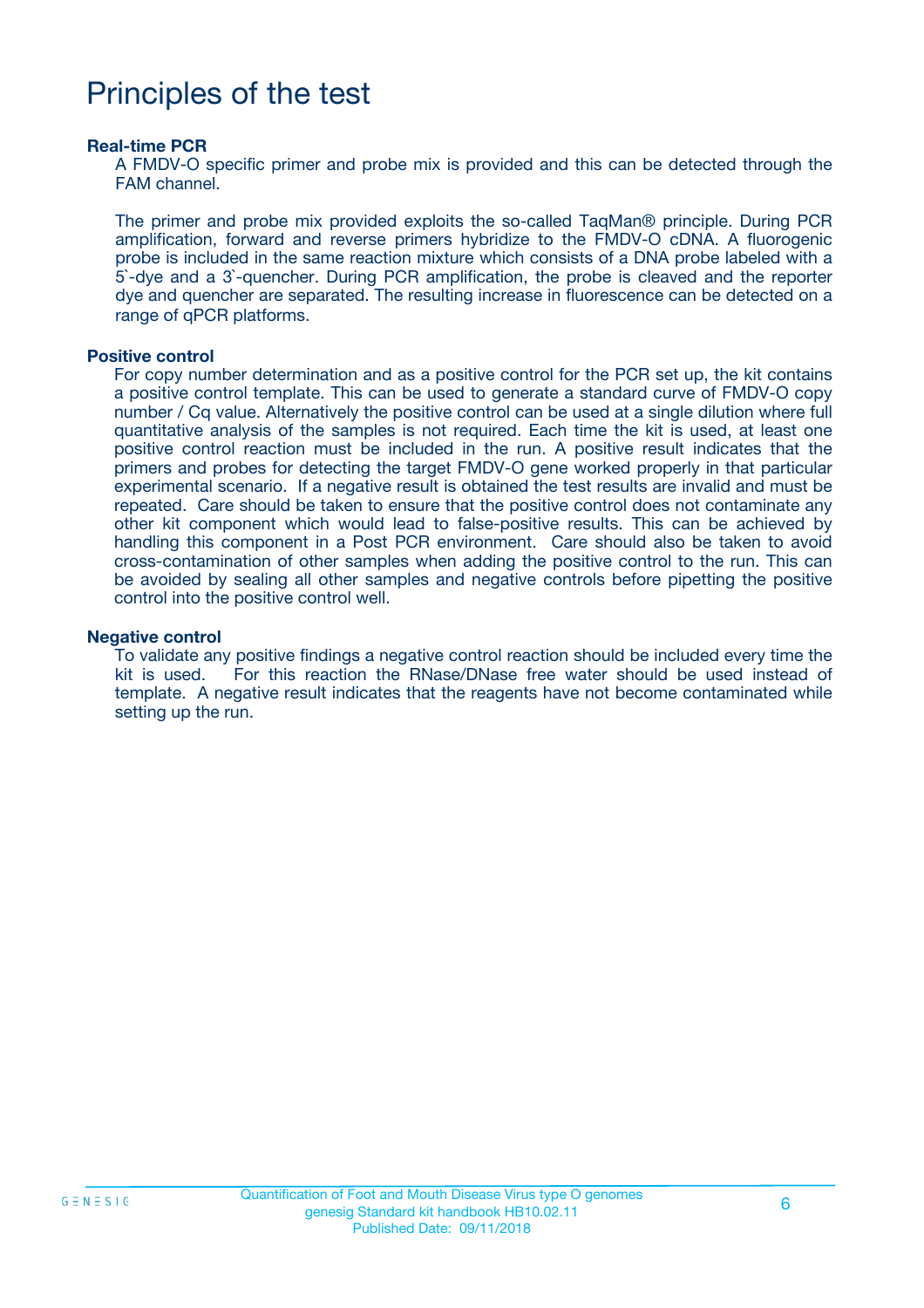### Resuspension protocol

To minimize the risk of contamination with foreign DNA, we recommend that all pipetting be performed in a PCR clean environment. Ideally this would be a designated PCR lab or PCR cabinet. Filter tips are recommended for all pipetting steps.

#### **1. Pulse-spin each tube in a centrifuge before opening.**

This will ensure lyophilised primer and probe mix is in the base of the tube and is not spilt upon opening the tube.

#### **2. Resuspend the kit components in the RNase/DNase free water supplied, according to the table below:**

To ensure complete resuspension, vortex each tube thoroughly.

| Component - resuspend in water  | <b>Nolume</b> |
|---------------------------------|---------------|
| <b>Pre-PCR pack</b>             |               |
| FMDV-O primer/probe mix (BROWN) | $165$ $\mu$   |

#### **3. Resuspend the positive control template in the template preparation buffer supplied, according to the table below:**

To ensure complete resuspension, vortex the tube thoroughly.

| Component - resuspend in template preparation buffer |         |  |
|------------------------------------------------------|---------|--|
| <b>Post-PCR heat-sealed foil</b>                     |         |  |
| <b>FMDV-O Positive Control Template (RED)</b> *      | .500 ul |  |

\* This component contains high copy number template and is a VERY significant contamination risk. It must be opened and handled in a separate laboratory environment, away from the other components.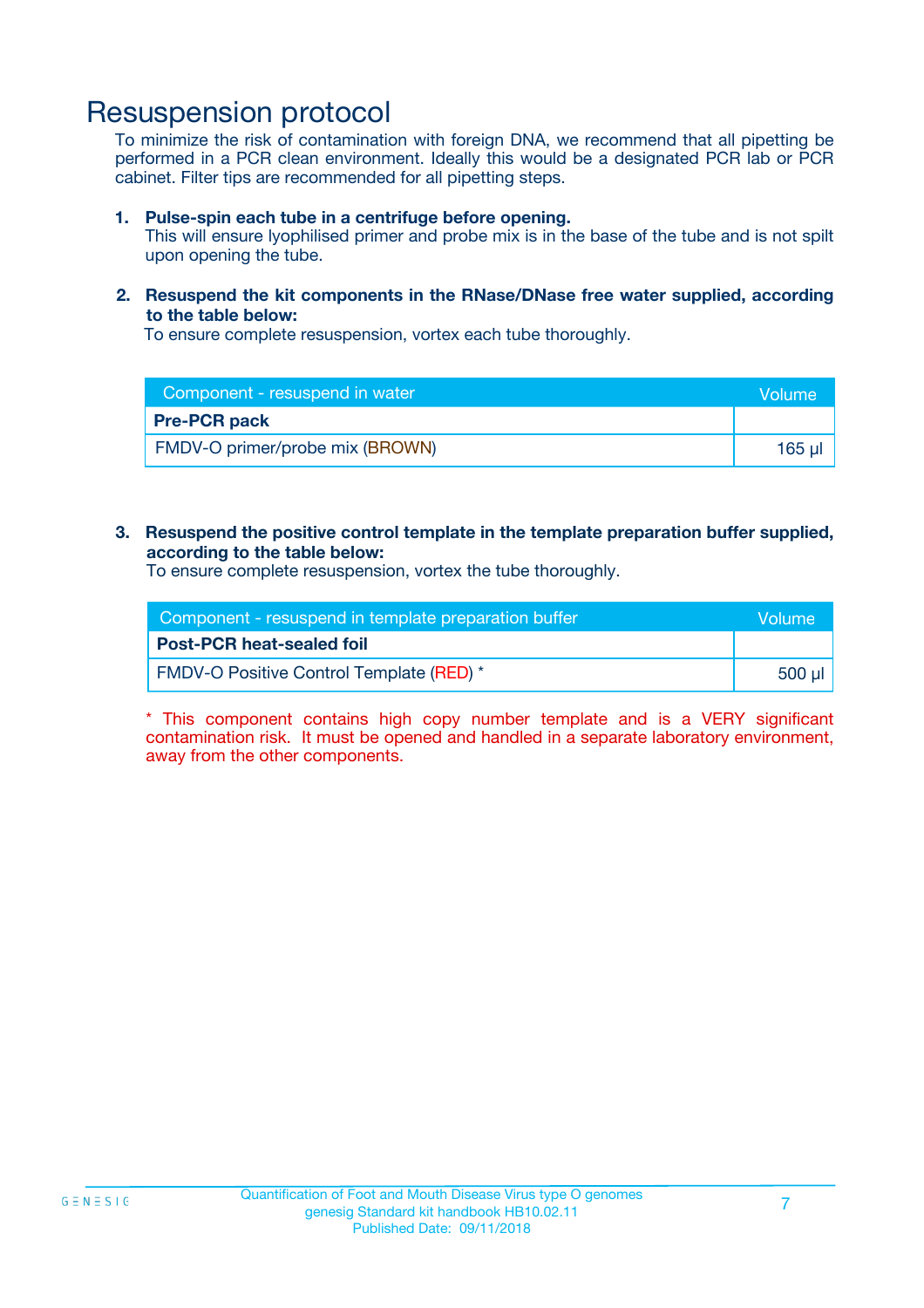### OneStep RT-qPCR detection protocol

A OneStep approach combining the reverse transcription and amplification in a single closed tube is the preferred method. If, however, a two step approach is required see page 10.

#### **For optimum performance and sensitivity.**

All pipetting steps and experimental plate set up should be performed on ice. After the plate is poured proceed immediately to the OneStep amplification protocol. Prolonged incubation of reaction mixes at room temperature can lead to PCR artifacts that reduce the sensitivity of detection.

**1. For each RNA sample prepare a reaction mix according to the table below:** Include sufficient reactions for positive and negative controls.

| Component                                                    | Volume   |
|--------------------------------------------------------------|----------|
| oasig OneStep or PrecisionPLUS OneStep 2X RT-qPCR Master Mix | $10 \mu$ |
| FMDV-O primer/probe mix (BROWN)                              | 1 µl     |
| <b>RNase/DNase free water (WHITE)</b>                        | $4 \mu$  |
| <b>Final Volume</b>                                          | $15$ µ   |

- **2. Pipette 15µl of this mix into each well according to your qPCR experimental plate set up.**
- **3. Pipette 5µl of RNA template into each well, according to your experimental plate set up.**

For negative control wells use 5µl of RNase/DNase free water. The final volume in each well is 20ul.

**4. If a standard curve is included for quantitative analysis prepare a reaction mix according to the table below:**

| Component                                                    | Volume   |
|--------------------------------------------------------------|----------|
| oasig OneStep or PrecisionPLUS OneStep 2X RT-qPCR Master Mix | 10 µl    |
| FMDV-O primer/probe mix (BROWN)                              | 1 ul     |
| <b>RNase/DNase free water (WHITE)</b>                        | $4 \mu$  |
| <b>Final Volume</b>                                          | $15 \mu$ |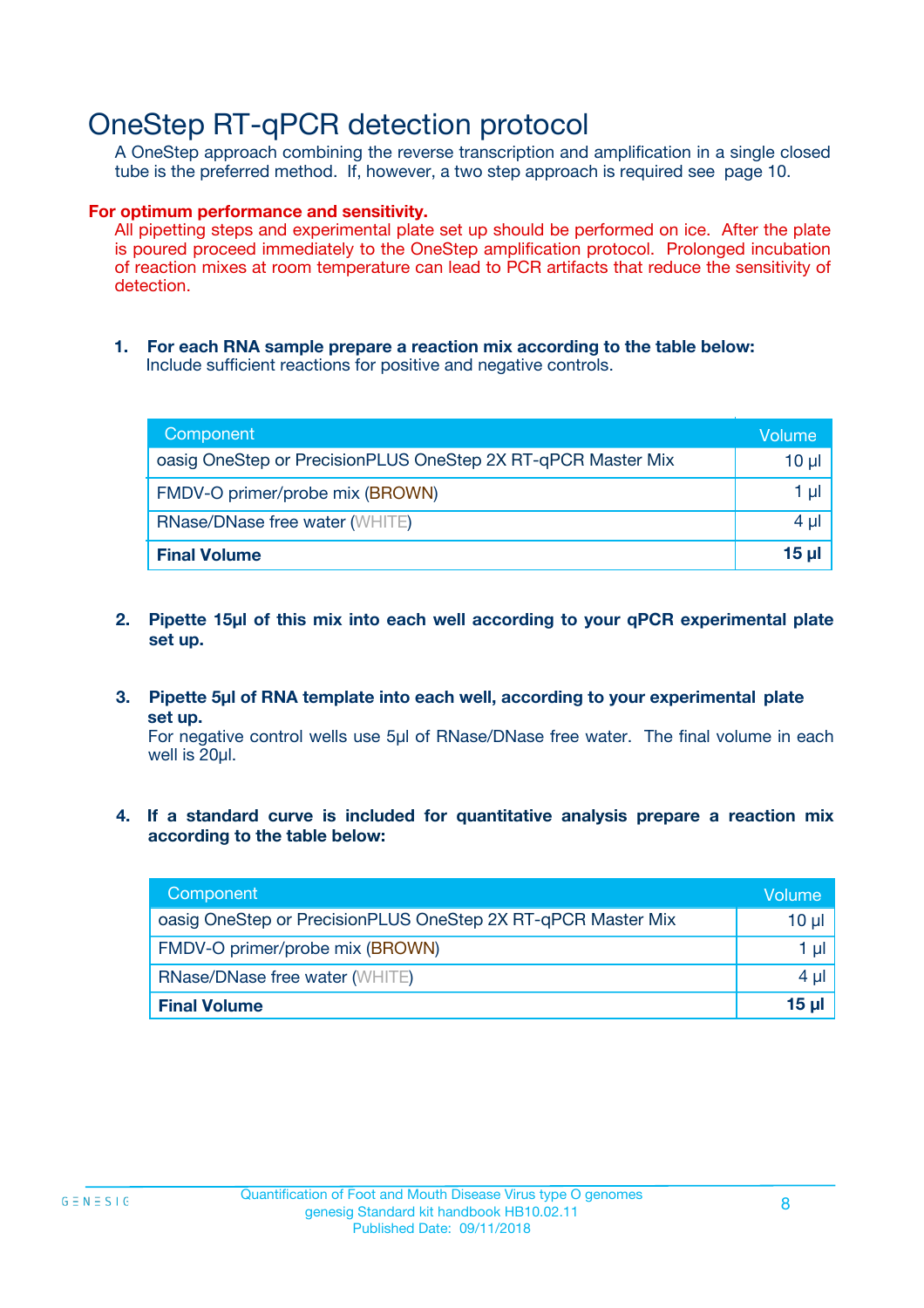#### **5. Preparation of standard curve dilution series**

- 1) Pipette 90µl of template preparation buffer into 5 tubes and label 2-6
- 2) Pipette 10µl of Positive Control Template (RED) into tube 2
- 3) Vortex thoroughly
- 4) Change pipette tip and pipette 10µl from tube 2 into tube 3
- 5) Vortex thoroughly

Repeat steps 4 and 5 to complete the dilution series

| <b>Standard Curve</b>         | <b>Copy Number</b>     |
|-------------------------------|------------------------|
| Tube 1 Positive control (RED) | $2 \times 10^5$ per µl |
| Tube 2                        | $2 \times 10^4$ per µl |
| Tube 3                        | $2 \times 10^3$ per µl |
| Tube 4                        | $2 \times 10^2$ per µl |
| Tube 5                        | 20 per $\mu$           |
| Tube 6                        | 2 per µl               |

**6. Pipette 5µl of standard template into each well for the standard curve according to your plate set up**

The final volume in each well is 20ul.

# OneStep RT-qPCR amplification protocol

Amplification conditions using oasig OneStep or PrecisionPLUS OneStep 2X RT-qPCR Master Mix.

|             | <b>Step</b>                  | <b>Time</b>      | <b>Temp</b>    |
|-------------|------------------------------|------------------|----------------|
|             | <b>Reverse Transcription</b> | $10 \text{ min}$ | 55 °C          |
|             | Enzyme activation            | 2 min            | $95^{\circ}$ C |
| Cycling x50 | Denaturation                 | 10 <sub>s</sub>  | $95^{\circ}$ C |
|             | <b>DATA COLLECTION *</b>     | 60 s             | $60^{\circ}$ C |

\* Fluorogenic data should be collected during this step through the FAM channel